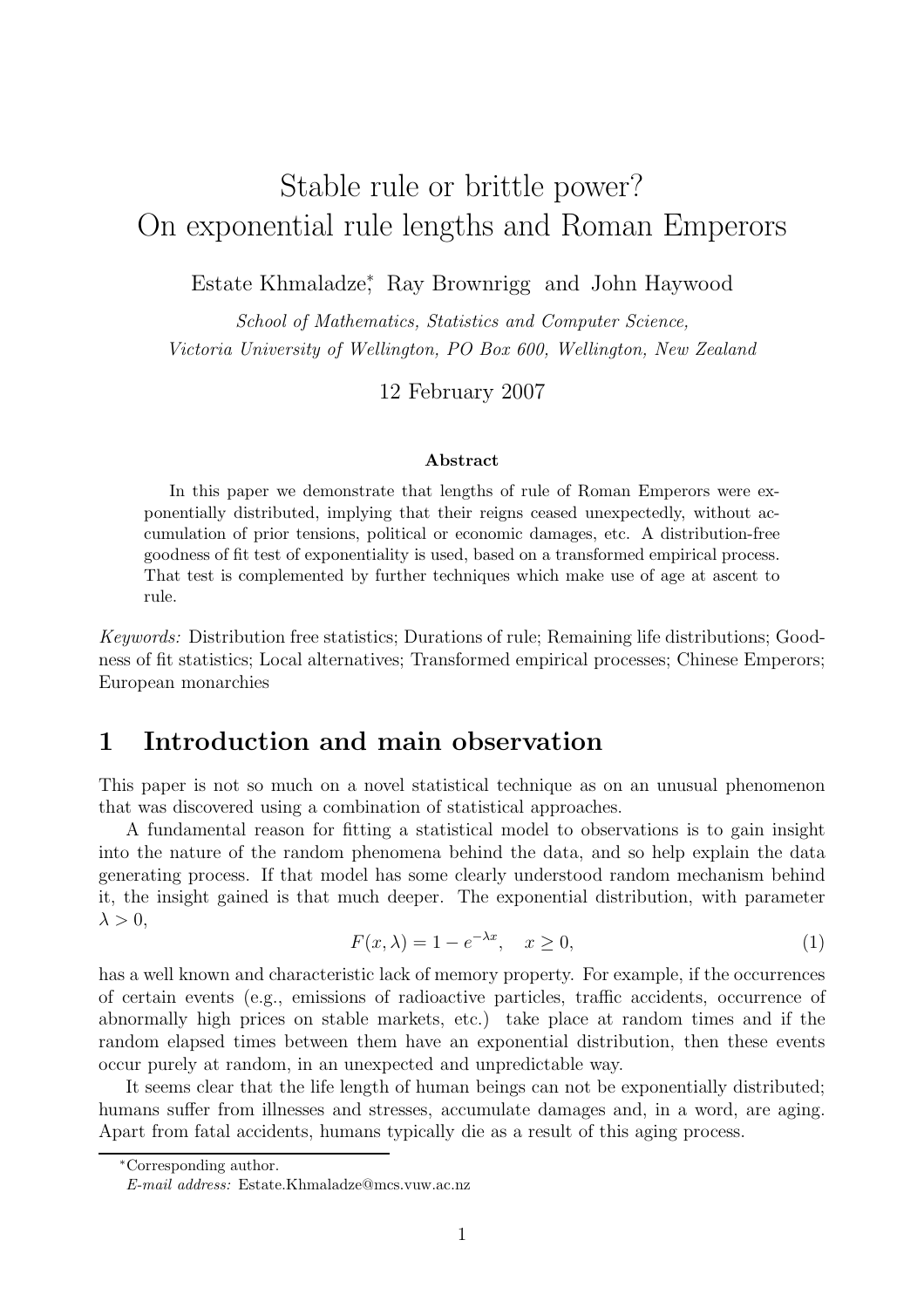

Figure 1: New Zealand males and females, 2000-2002: (a) empirical distribution functions of life length, (b) empirical rates of mortality. Data from Statistics New Zealand (2004).

As an illustration of the effects of aging consider Fig. 1 (a), which shows the empirical distribution functions,  $F_n(x)$ , of the life length of New Zealand males and females (Statistics New Zealand, 2004). There is no resemblance to the form of an exponential distribution, which is a concave function for any  $\lambda > 0$ . Fig. 1 (b) shows an empirical estimate of the corresponding failure rate, hazard rate or force of mortality,  $\alpha(x) = f(x)/[1 - F(x)]$  with  $f(x) = dF(x)/dx$ . Again there is no resemblance to the constant failure rate  $\alpha(x) = \lambda$ , which characterizes an exponential distribution.

It seemed to us that the situation with historical rulers, kings, governors and so on would be similar: they would have stopped ruling, reigning and governing as a consequence of accumulated controversies and tensions, plus damages of economic, social, political or personal nature. Contrary to this, we found that data on the lengths of rule of Roman Emperors showed agreement with the exponential distribution, which seems remarkably good for such complex and long spanned historical data. Hence we are led to the surprising conclusion that Roman Emperors had stopped ruling (and in many cases, died) 'purely at random', in unexpected and unpredictable ways, and not as a consequence of accumulated controversies or tensions.

We initially considered the era of the "decline and fall" (Gibbon, 1988), taken conditionally from Nerva (reign: 96-98) to Theodosius I (reign: 379-395), the last emperor of both the Eastern and Western Roman Empire. Our first impression was that exponentiality might be a statistical manifestation of the complex phenomena labelled 'decline and fall'. We suggest such an impression is false though, since agreement with exponentiality was also found in data extending back to the first Roman Emperor, Augustus (reign: 27BC-14AD). Further, the pattern of exponentiality can be found in a much wider range of historic times than those which can be called 'decline and fall' periods.

Indeed, in search of an alternative example of non-exponential reign lengths, we considered data for Chinese Emperors (from 770 BC to 1644 AD) throughout a colossal span of their enormous history. In contrast to our prior expectations the data again showed surprisingly good agreement with the pattern of the exponential distribution. However in European monarchies of recent times, starting in the 15th century for example, it is easy to see examples of non-exponential rule lengths.

In section 3 we illustrate how good the agreement can be between data and the expo-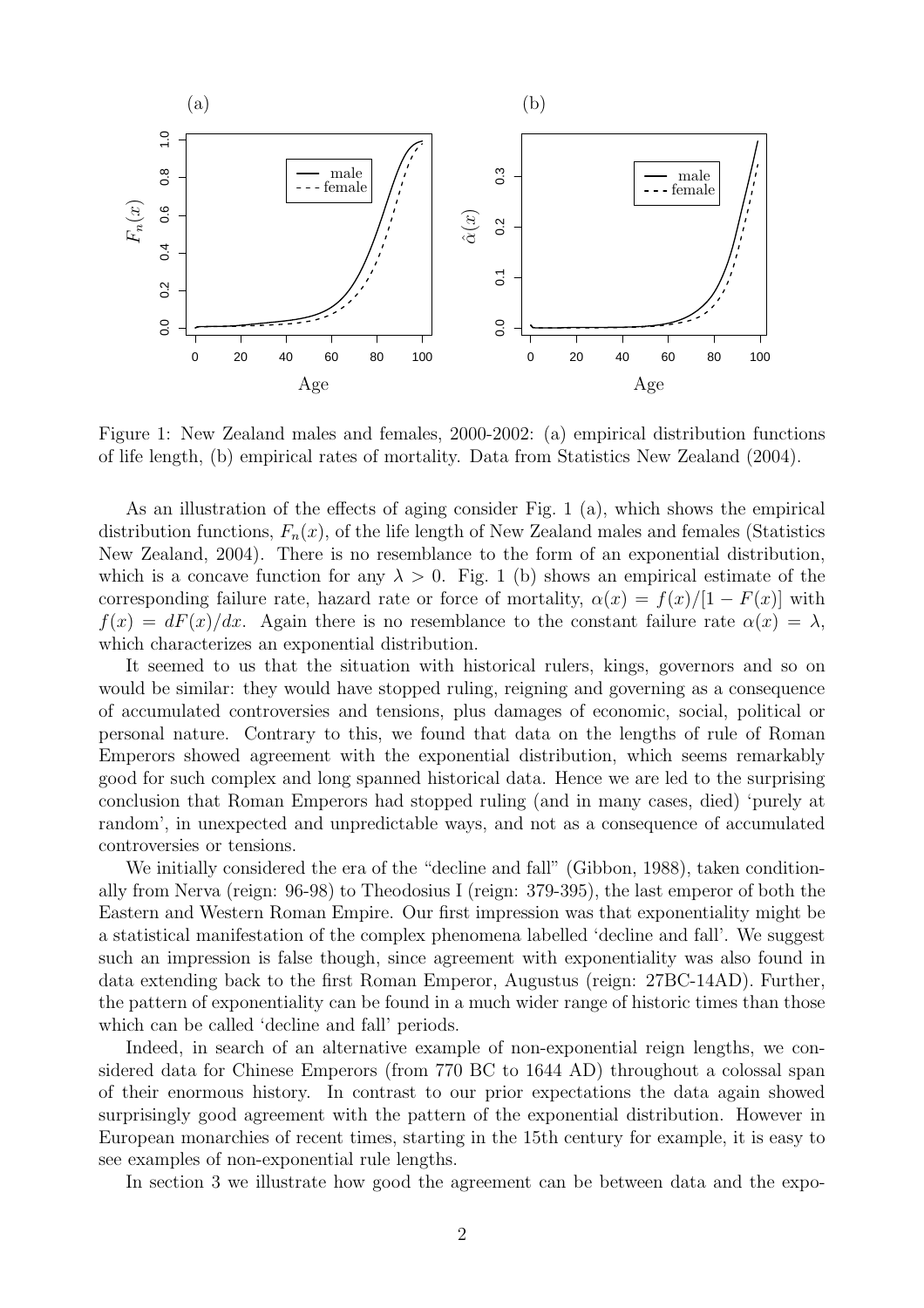nential distribution, where we present some goodness of fit results using a test described in section 2. It is possible, especially in monarchies of later times, that we observe only a similarity in the pattern rather than genuine exponentiality of the distribution. In section 4 we consider two competing explanations for the observed exponential pattern and in section 5 we demonstrate both possibilities in historical data. For Roman Emperors though, we believe we indeed have exponentiality of their rule lengths, with all the interpretation that invokes.

### 2 Testing exponentiality

To test the hypothesis that a sample  $T_1, \ldots, T_n$  of n independent random variables follows an exponential distribution (1) with some a priori unspecified  $\lambda > 0$ , we used the approach suggested in Khmaladze (1981). The application of this approach to testing exponentiality was recently considered in detail in Haywood and Khmaladze (2005). Briefly, one could consider an empirical distribution function  $F_n(t)$  of the sample and compare it to  $F(t, \hat{\lambda})$ , with  $\lambda$  estimated by  $\lambda$  from the same data. However, there is some advantage in considering not the difference  $F_n(t) - F(t, \hat{\lambda})$  but instead  $F_n(t) - K(t, F_n)$ , where  $K(t, F_n)$  is called the 'compensator' in the martingale theory of point processes (e.g., Liptser and Shiryaev, 2001, vol. II).  $K(t, F_n)$  can be thought of as a somewhat more flexible modification of  $F(t, \lambda)$ ; for the family of exponential distributions its form is particularly simple:

$$
K(t, F_n) = \hat{\lambda} \int_0^{\infty} \left( 2 + \frac{\hat{\lambda}}{2} \min(t, \tau) - \hat{\lambda}\tau \right) \min(t, \tau) F_n(d\tau)
$$
  
= 
$$
\frac{\hat{\lambda}}{n} \sum_{i=1}^n \left[ 2 \min(t, T_i) + \frac{\hat{\lambda}}{2} \min^2(t, T_i) - \hat{\lambda}T_i \min(t, T_i) \right]
$$
(2)

.

or

$$
K(t, F_n) = \frac{\hat{\lambda}}{n} \sum_{i: T_i \le t} \left( 2T_i - \frac{\hat{\lambda}}{2} T_i^2 \right) + \hat{\lambda} \left( 2 + \frac{\hat{\lambda}}{2} t \right) t \left[ 1 - F_n(t) \right] - t \frac{\hat{\lambda}^2}{n} \sum_{i: T_i > t} T_i
$$

To see that  $K(t, F_n)$  is really a 'modification' of  $F(t, \hat{\lambda})$ , one can check that  $K[t, F(t, \lambda)] =$  $F(t, \lambda)$ .

If the hypothesis of exponentiality is true, the version of the empirical process  $w_n(s)$ ,  $s \in$  $[0, 1]$ , defined as

$$
w_n(s) = \sqrt{n}[F_n(t) - K(t, F_n)], \quad s = F(t, \hat{\lambda}),
$$

converges in distribution, as  $n \to \infty$ , to standard Brownian motion  $w(s)$ ,  $s \in [0,1]$ . So for the distribution of the classical Kolmogorov-Smirnov statistic,

$$
D_n = \sqrt{n} \sup_{t \ge 0} |F_n(t) - K(t, F_n)| = \sup_{0 \le s \le 1} |w_n(s)|,
$$

we obtain, for large n and  $z \geq 0$ , the approximation

$$
\mathbb{P}(D_n \le z) \approx \mathbb{P}(\sup_{0 \le s \le 1} |w(s)| \le z) = G(z).
$$

The explicit expression for  $G(z)$  is

$$
G(z) = \frac{4}{\pi} \sum_{n=0}^{\infty} \frac{(-1)^n}{2n+1} \exp\left\{ \frac{-\pi^2 (2n+1)^2}{8z^2} \right\},\,
$$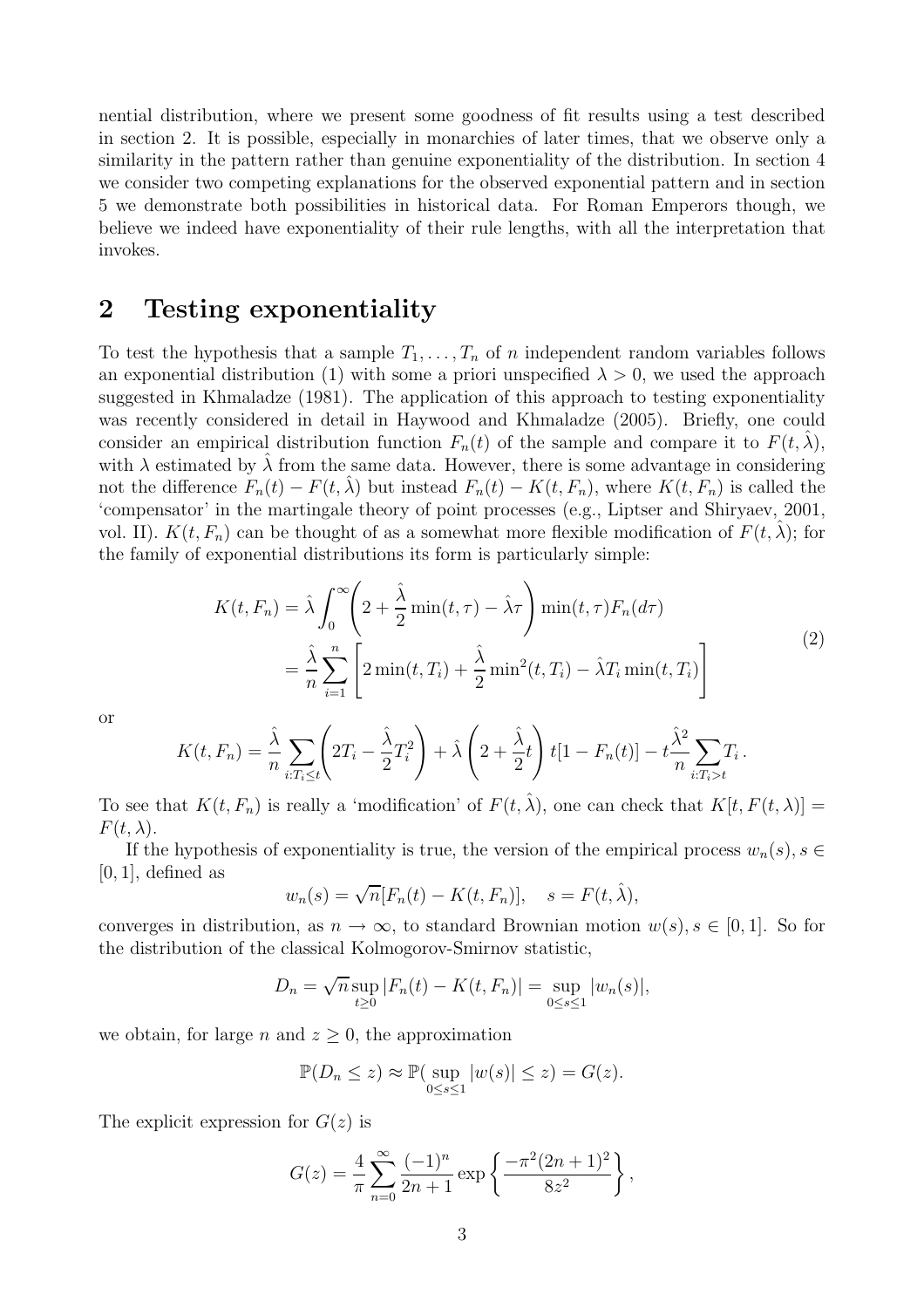which can be found, e.g., in Shiryaev (1999) and Borodin and Salminen (2002). Since  $w$  is a standard process the distribution  $G(z)$  is also standard and depends neither on the form of  $F(t, \lambda)$  nor on the value of  $\lambda$ . Hence we have obtained what is called an asymptotically distribution-free testing procedure.

Convergence of  $w_n$  to w is not slow and  $G(z)$  can be used as an approximation of  $\mathbb{P}(D_n \leq$  $z$ ) for relatively small *n* with sufficient confidence (see Haywood and Khmaladze, 2005, section 4). In particular,  $G(1.960) = 0.90$ ,  $G(2.241) = 0.95$  and  $G(2.807) = 0.99$ , while extensive tables of  $G(z)$  can be found at http://www.mcs.vuw.ac.nz/ $\epsilon$ ray/Brownian.

#### 3 Goodness of fit results

We examine three versions of the chronological tables of Roman Emperors. The first is the chronology given in Kienast (1990). The next was kindly made available to us by Prof. T. Parkin (personal communication, but see, e.g., Parkin, 1992). Parkin's chronology also contains birth dates and hence the ages at ascent, which we use in the analysis below. Finally, we use the chronology given in the classical work by Edward Gibbon (1988). Although these three chronologies are slightly different in certain details, the main conclusion about the exponential pattern of the durations of rule lengths remains, irrespective of the chronology used. We note that in each chronology there are instances of the simultaneous or parallel rule of two or more Emperors; this situation was not uncommon in the vast Roman Empire. All three chronologies are presented in the Appendix.

Chronology of Kienast (referred to as "K"). In the list of emperors from Augustus to Theodossius there are 64 names, with  $n = 53$  in our period of interest starting at Nerva ('decline and fall'). The chronology shows the date of ascent and abdication (or death) in many cases. In some cases, however, no specific day or month is suggested. In these cases we selected mid-points, as described below for Parkin's chronology.

Chronology of Parkin (referred to as "P"). In the list of emperors from Augustus to Theodossius there are 70 names, with  $n = 59$  starting at Nerva. In the majority of cases it agrees with the chronology "K", but there are a few differences. When several possible days or even several possible years are suggested, if the dates were not too far apart we selected mid-points or even 'average dates'. For example, dates "June 251 – August 253" for Trebonianus Gallus we interpreted as "15 June 251 – 15 August 253" when calculating the duration of reign in days. Relative to the total of 729 days, the possible error does not look large. Similarly, "early 244 – September or October 249" as reign dates for Philippus we interpreted as "30 January 244 – 30 September 249", which again does not involve a big error relative to the total of 2070 days, etc. One special case is Quintillus, who ascended and died in the same month (September 270), but no day-of-month is given for either event. Researchers 'agree' that the reign lasted at least 17 days (but some suggest as much as 77 days). So for Quintillus we specified a reign of 20 days. As historical statements concerning individual rulers these mid-points or averages would be impractical. Yet when considering the whole collection of rule lengths as a 'statistical ensemble', replacement of two or more uncertain points by a mid-point will deform the pattern very little.

Chronology of Gibbon (referred to as "G"). In the list of emperors from Augustus to Theodossius there are 63 names, with  $n = 52$  starting at Nerva. This chronology specifies years of ascent and abdication, and we calculated the length of reign in years in a quite straightforward way, as a difference. Some years in this chronology are different from the other two and even the list of emperors is different. For example, "G" does not include Clodius Albinus, Pescennius Niger or Quintillus. There is much debate about who should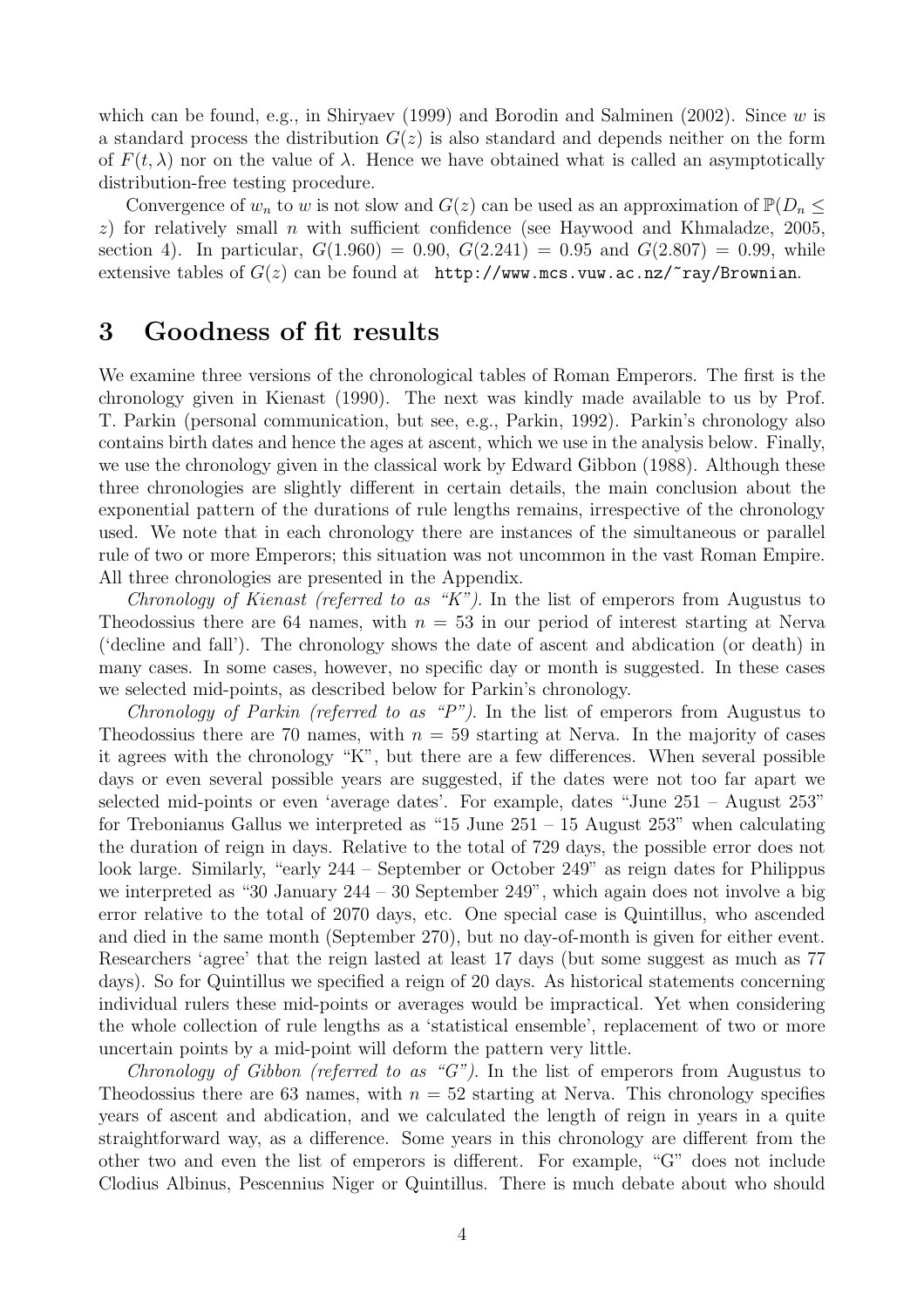

Figure 2: Empirical distribution functions of durations of rule of Roman Emperors (steps) with corresponding exponential approximations (dashed lines) and compensators  $K(t, F_n)$ (lines with asterisks): (a) chronology "K", (b) chronology "P", (c) chronology "G".

have been recognised as Emperor and from what date. We offer no opinion on such matters, but as we noted above, our conclusions are not affected by the choice of chronology.

In Fig. 2 (a) we show the empirical distribution function of the rule lengths calculated from "K", along with the approximating exponential distribution function and the graph of the compensator (2). The value of the Kolmogorov-Smirnov statistic is  $D_n = 0.208\sqrt{53}$  = 1.52, which corresponds to  $p$ -value of 0.26. Thus there is no evidence against the hypothesis of exponentiality. The situation with data from "P" is very similar, as shown in Fig. 2 (b). The value of the Kolmogorov-Smirnov statistic is now  $D_n = 0.225\sqrt{59} = 1.73$  with p-value 0.17. Finally, agreement between data from "G" and the exponential distribution is also good, as can be seen from Fig 2 (c). The value of the Kolmogorov-Smirnov statistic is  $D_n = 0.229\sqrt{52} = 1.65$ , with a corresponding *p*-value of 0.20.

For our investigation of Chinese Emperors, we used the chronology given in Encyclopaedia Britannica (2002, "China", vol. 3, p. 222). We started with the Tung (Eastern) Chou dynasty, with the first Emperor being Chi I-chia (P'ing-wang) (770-719 BC) and ended with Chu Yu-chien (1627-1644 AD), the last Emperor of the Ming dynasty. The total number of names that we analysed is  $n = 367$ . Agreement between the data and a fitted exponential distribution function looks very good (Fig. 3). However, the Kolmogorov-Smirnov test rejects exponentiality, with  $D_n = 0.128\sqrt{367} = 2.46$  and a p-value of 0.028. From other considerations we know that exponentiality here should be rejected, but we will discuss this in more detail elsewhere. Next we consider competing explanations for the observed exponential patterns we have illustrated so far.

#### 4 Possible explanations for the exponential pattern

In the case of rulers from long ago, like the Roman or Chinese Emperors above, one could argue, perhaps, that their lives were constantly exposed to turmoil and life threatening challenges, no matter whether in peace or at war. Therefore we might expect phenomena similar to deaths from accidents occurring 'routinely' and hence, see exponential distributions of the durations of reign. This sort of reasoning does not seem to us sufficient. Why should these life threatening challenges, plots and uprisings occur completely spontaneously and not as the result of the accumulation of controversies and tensions? Or, to put it differently, if there are many challenges and threats to a reign, usually there are also strong means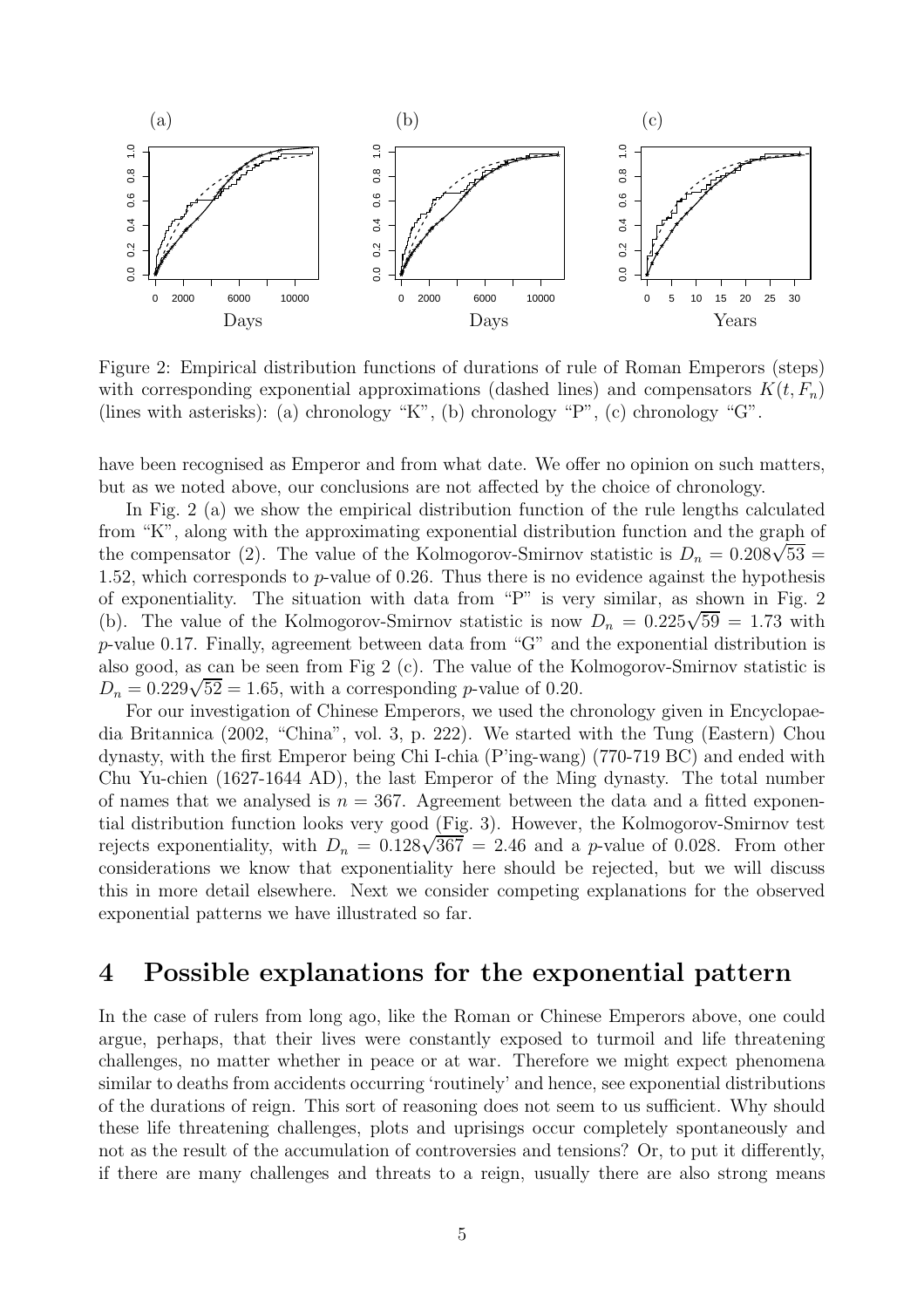

Figure 3: Empirical distribution function (steps) of durations of rule of Chinese Emperors and exponential approximation (dashed line). The line with asterisks gives the graph of the compensator  $K(t, F_n)$ .

to protect the reign and the ruler. Therefore only exceptionally strong challenges could stop the reign and overthrow the ruler. To justify the latter interpretation we note that in probability theory, typically the occurrences of unusually high levels of a stationary random process form a Poisson process (e.g., see Cramér and Leadbetter, 1967 or Resnik, 1987). Therefore, inter-occurrence times between exceptionally strong challenges would have an exponential distribution.

There is another, much simpler and trivial possible explanation for the exponential pattern we observe, which is the following. Before acquiring the title and position of Emperor, a person may typically have had a long political or military career and therefore would be of mature age. The distribution function of the remaining lifetime of a person of age  $X$  is the rescaled tail distribution

$$
F(t|X) = \frac{F(X+t) - F(X)}{1 - F(X)}
$$

of the distribution function  $F$  of lifetimes in the general population. This tail distribution (e.g., see Fig. 4) is indeed a concave function of t for reasonably large X, thus resembling an exponential distribution. The mixture of distribution functions  $F(\cdot|X)$  over different ages of ascent may also be a distribution function similar in shape to an exponential distribution, and it may only be this similarity that we are observing.

According to the first explanation, the nature and statistical properties of the remaining life of an Emperor was changing at ascent in a very clear way – the remaining life became more haphazard and vulnerable. According to the second explanation, ascent to Emperor did not affect the remaining life distribution of the person, or affected it only a little.

To obtain a first numerical impression of the problem, we considered as an example the empirical distribution function of the life-times of New Zealand males, which show the median age at death equal to 80 years. We scaled the distribution down to make the median age at death smaller – firstly equal to 60 years, then 50 years then 40 years (multiplicative factors of  $c = 0.75$ ,  $c = 0.625$  and  $c = 0.5$ ). Then, using the ages at ascent given in "P",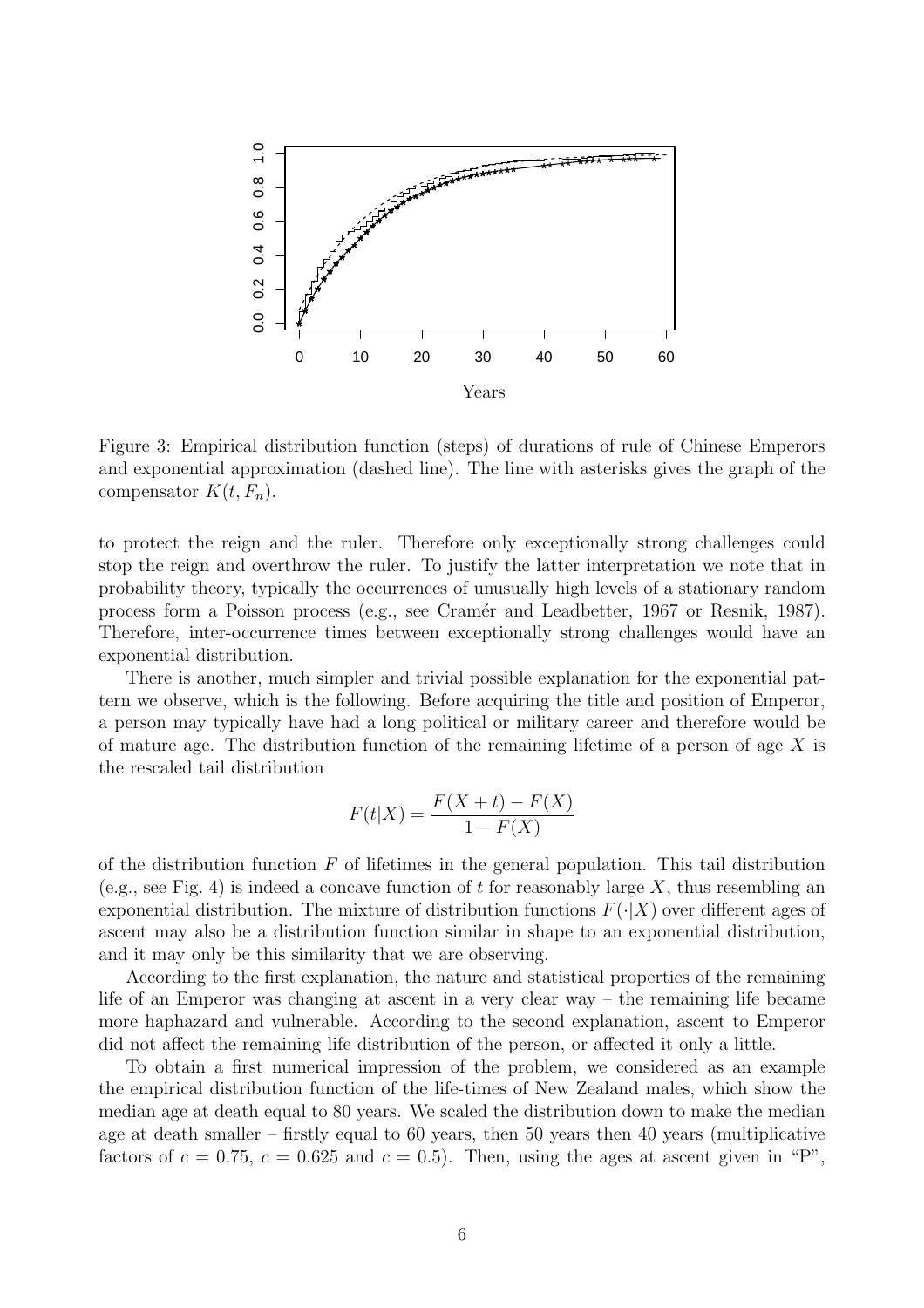

Figure 4: Mixtures of the remaining life distribution of NZ males (solid lines): (a) using ages at ascent from "P", (b) using a normal mixing distribution. In both cases the approximating exponential distribution is shown (dashed lines).

 $X_i, i = 1, \ldots, n$ , we calculated the mixed remaining life distribution

$$
H(t) = \frac{1}{n} \sum_{i=1}^{n} F(t|X_i)
$$

of the n remaining life distributions. In all cases it was indeed a concave function of  $t$ , but still different from an exponential distribution. The graph of  $H(\cdot)$  with median age at death of 50 years, which was the closest fit to an exponential distribution of those considered, is given in Fig.  $4(a)$ .

Instead of using empirical values for mixing ages one could use, for example, a fitted normal distribution truncated at ages 0 and 80, and consider

$$
\widetilde{H}(t) = \int_0^{80} \frac{F(t|x)\Phi_{(\mu,\sigma)}(dx)}{[\Phi_{(\mu,\sigma)}(80) - \Phi_{(\mu,\sigma)}(0)]},
$$

where  $\Phi_{(\mu,\sigma)}(x)$  denotes the normal distribution function. The parameters of the fitted normal distribution were  $\mu = 40$  years and  $\sigma = 18$  years. Fig. 4 (b) shows that like H,  $H$  also resembles an exponential distribution function. While there are differences in both cases, these differences are relatively small. Therefore, it is a difficult statistical problem to distinguish between an exponential distribution and a mixed remaining life distribution, especially when the number of observations is not large.

# 5 Further analysis and some European monarchies

A sensible next step is to consider the rate of 'mortality' of the reign times (i.e., the failure rate). In Fig. 5, for the reign times that we consider from "P", we show the empirical failure rate and the corresponding fitted  $\hat{\alpha}$ , assuming an exponential distribution. The empirical failure rate indeed appears as a random function that fluctuates about a constant level – just as expected in the case of an exponential distribution. However, conclusive analysis based on the failure rate requires somewhat larger sample sizes (e.g., see Andersen *et al.*, 1993).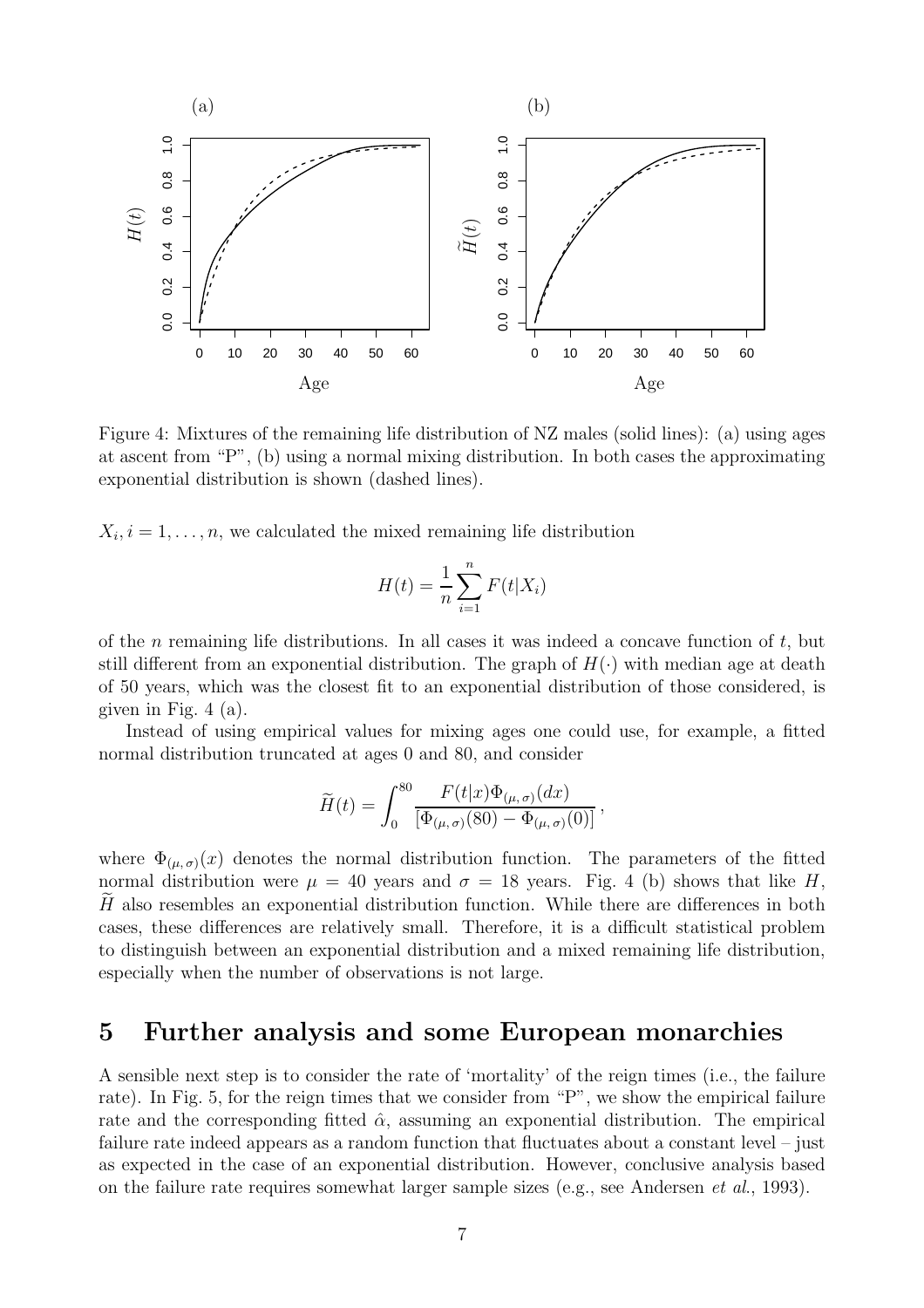

Figure 5: Empirical failure rate of reign times for Roman Emperors from "P" (solid line) and corresponding fit from an exponential distribution (dashed line).

Data on ages of ascent (from "P") had a very wide range, in fact more or less agreeing with a uniform distribution on, say, 0 to 80 years. Further, as noted above, the data agrees well with a truncated normal distribution with a mean of 40 years and a (large) standard deviation of 18 years; see Fig. 6. In other words it is incorrect to think that emperors were typically persons of mature age; many of them were middle aged or young and some of them were very young. Note that here, and below, we excluded eight Emperors (Aemilianus, Valerian, Quintillus, Florianus, Diocletian, Severus II, Maxentius and Maximinus Daia) because of a large uncertainty in their possible ages at ascent.



Figure 6: Ages at ascent of Roman Emperors from "P".

So it is natural to ask whether Emperors who started to reign at a young age lived as long as could be expected for a 'common' member of the population with the same age. Fig. 7 (a) shows age of ascent and the duration of reign for each Emperor. Along with the data we show the expected remaining life at each age, as taken from Ulpian's Tables (see, e.g., Haberman and Sibbett (1995) or Frier (1982), who argues that the Tables may give good estimates of the median remaining life, rather than the average). Visually it is quite clear that younger Emperors lived much shorter lives than the Tables suggest – not a single data point exceeds the expected level for ages at ascent below 33 years.

There are differing views on the accuracy of Ulpian's Tables for expected remaining life (e.g., see Kopf, 1927). One can proceed without any reference to these tables though. We have seen that based solely on the durations of rule it is difficult to distinguish between our two explanations for observed exponential patterns, because they lead to distributions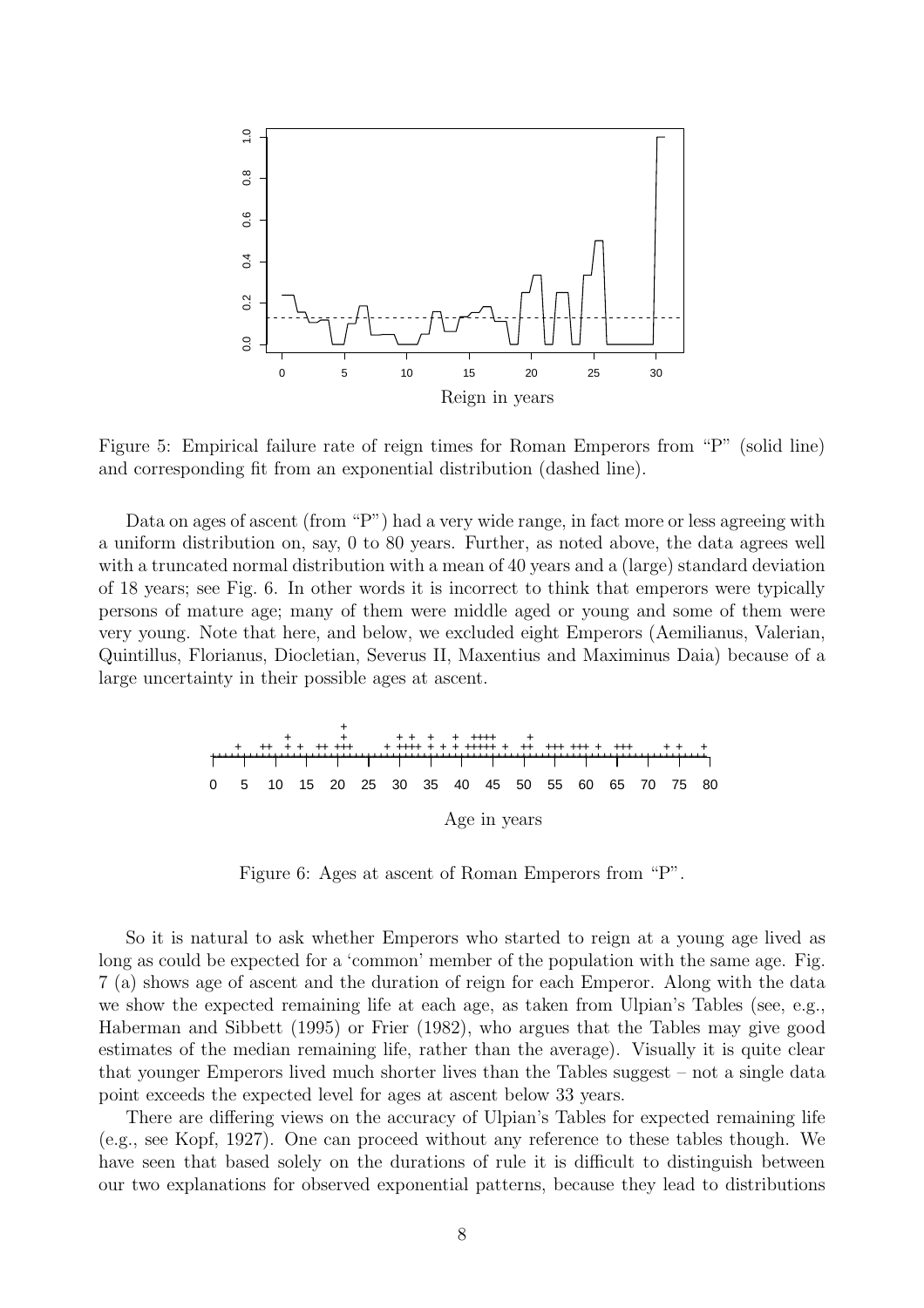

Figure 7: (a) Rule length of Roman Emperors by age at ascent (points) and expected remaining life from Ulpian's Tables by age (line), (b) empirical distribution functions of rule lengths for 'old' (solid line) and 'young' (dashed line) Roman Emperors.

that are close to each other. However we can now make further use of the age at ascent as an additional variable. If rule lengths are closely related to remaining lifetimes, then the younger the age of ascent the longer a person should rule (and live). Alternatively, with genuine exponentiality of rule lengths, the age of ascent should be independent of rule length.

To use relevant statistical tests we first excluded the group of eight Emperors, visible in Fig. 7 (a), whose ages at ascent were 60 or more. For this group of people the hardship of being Emperor was combined with relatively old age, and it is natural that they did not live (or rule) long. We divided the remaining  $n = 43$  observations into two groups at the median: those who ascended at age  $\leq$  35 ('young') and at age  $>$  35 ('old'); Fig. 7 (b) shows their empirical distribution functions. They look very convincingly as coming from the same underlying distribution, and there is no real need for a formal test. Nevertheless, the value of the two sample Kolmogorov-Smirnov statistic is 0.582, with a p-value of 0.79. Further, Spearman's rank correlation between age at ascent and rule length is estimated as  $r_s = -0.15$ ; a lower tailed test that the rank correlation is zero has a p-value of 0.17. Hence there is no evidence of a lack of independence between age at ascent and rule length, and the hypothesis of exponential lengths of rule seems well supported.

It would be nice to have an example of rule lengths which do not display the pattern of exponentiality. To find such an example we considered data from some European monarchies of later times (from the 15th century to the early 20 century), for which both rule lengths and ages at ascent are available. One might expect greater stability in more recent times, giving more stable reigns and hence a lack of exponentiality for lengths of rule.

As a first example, consider the durations of rule of  $n = 23$  Spanish monarchs, starting with Isabella I in 1474. Fig. 8 (a) shows the empirical distribution function and the fitted exponential distribution. A goodness of fit test does not reject the hypothesis of exponentiality, with  $D_n = 0.395\sqrt{23} = 1.89$  and a p-value of 0.12. However, independence between age at ascent and rule length is certainly rejected. As before, a median-split of ages at ascent was made into 'young' and 'old' groups, as shown in Fig. 8 (b); the corresponding two sample Kolmogorov-Smirnov statistic was 1.56, with a p-value of 0.015. Spearman's rank correlation between age at ascent and rule length is estimated as  $r_s = -0.46$ , with a lower-tailed p-value of 0.013; see Fig. 8 (c). So it appears that younger Spanish monarchs did indeed rule for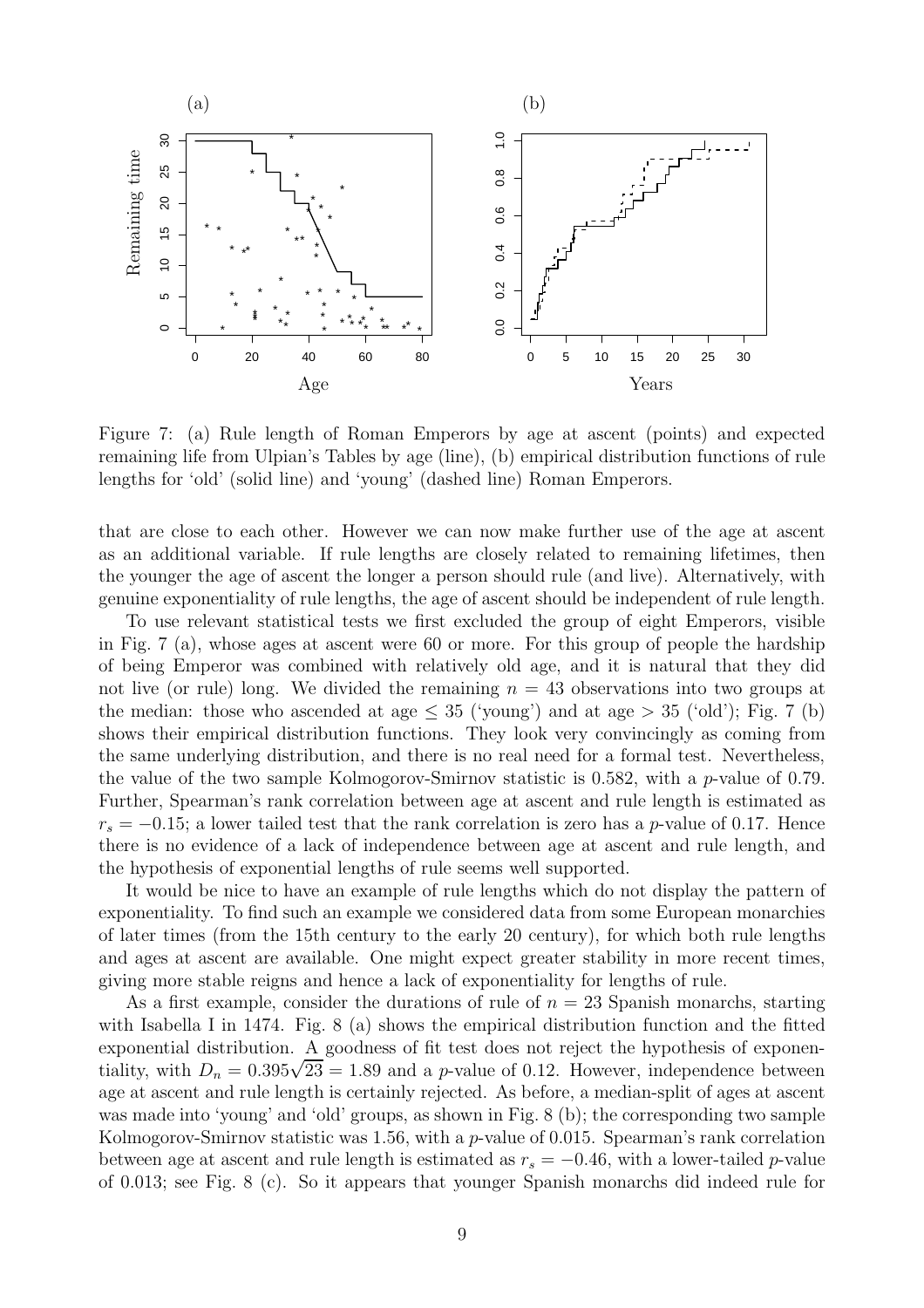

Figure 8: Spanish monarchs: (a) Empirical distribution function of durations of rule (steps) with corresponding exponential approximation (dashed line) and compensator  $K(t, F_n)$  (line with asterisks), (b) comparison of empirical distribution functions of rule lengths for 'old' (solid line) and 'young' (dashed line), (c) rule length by age at ascent.

longer, and hence rule lengths as a whole are not exponential. Note this happens despite the fact that in a number of cases the end of reign was an abdication rather than the end of life, and also in two cases the same person ruled twice, but we counted these periods separately.

For our second example we look at data from the Romanov dynasty of Russia, starting with Ivan IV in 1547 ( $n = 24$ ). Fig. 9 (a) shows the empirical distribution function and the fitted exponential distribution. This data agrees with exponentiality much more closely than the Spanish monarchs, with  $D_n = 0.244\sqrt{24} = 1.20$  and a p-value of 0.46. Further, independence between age at ascent and rule length is not rejected. A median-split into 'young' and 'old' ages at ascent, as shown in Fig. 9 (b), gives a two sample Kolmogorov-Smirnov statistic of 0.61, with a  $p$ -value of 0.87. Spearman's rank correlation between age at ascent and rule length is estimated as  $r_s = -0.12$ , with a lower-tailed p-value of 0.29; see Fig. 9 (c). Note that there was some turmoil on the throne and forced abdications in the history of this dynasty. The agreement with exponentiality would be even closer if we included data starting from the time of Ivan the Terrible.



Figure 9: Russian rulers: (a) Empirical distribution function of durations of rule (steps) with corresponding exponential approximation (dashed line) and compensator  $K(t, F_n)$  (line with asterisks), (b) comparison of empirical distribution functions of rule lengths for 'old' (solid line) and 'young' (dashed line), (c) rule length by age at ascent.

A final example also leads to rejection of exponential rule lengths, but less conclusively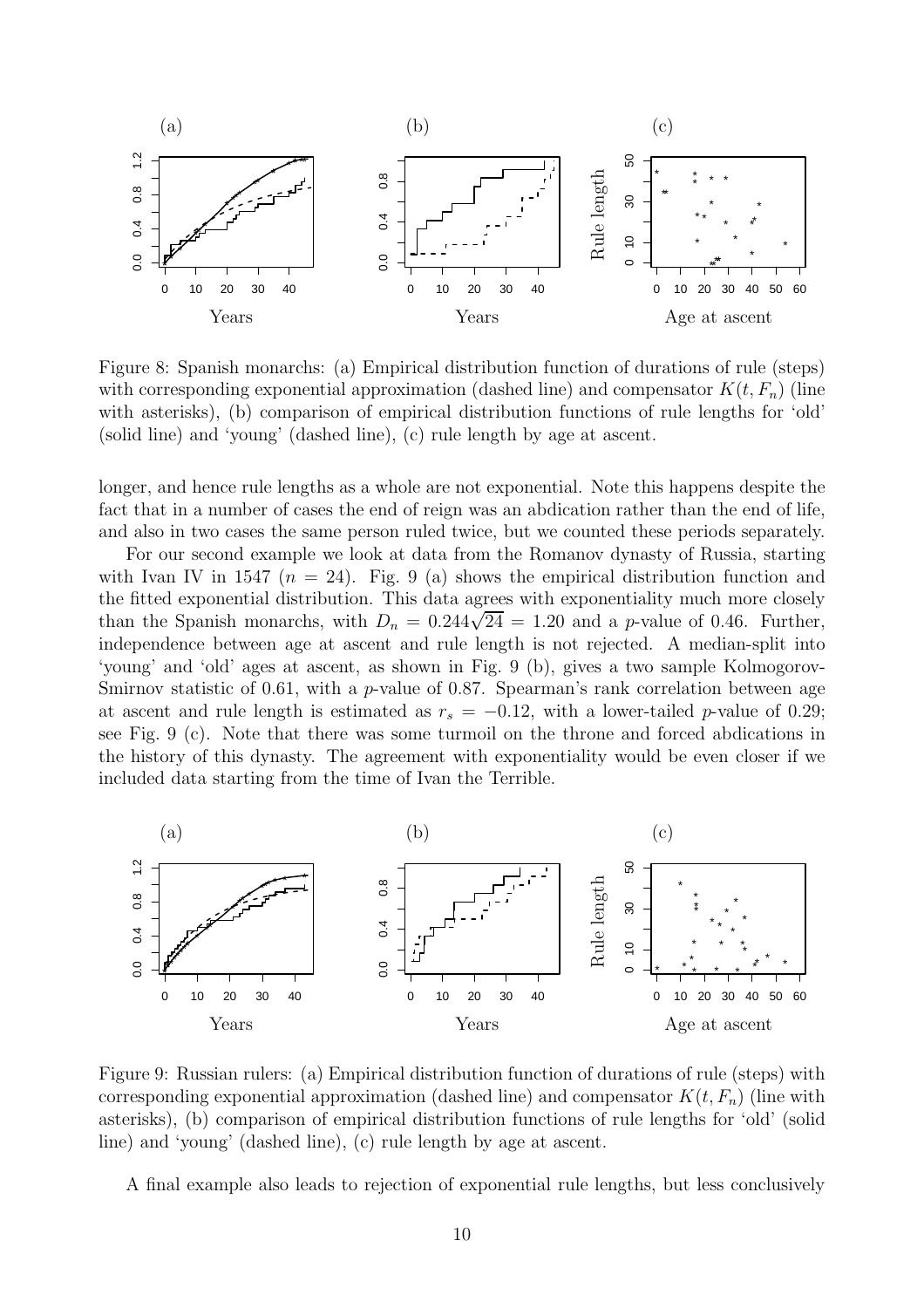than for Spain. We consider  $n = 22$  British monarchs, from Henry VII (reign: 1483-1509) to George VI (1936-1952). Fig. 10 (a) shows the empirical distribution function and the fitted exponential distribution. The complete data shows good agreement with an exponential pattern, since  $D_n = 0.219\sqrt{22} = 1.03$  with a *p*-value of 0.60. A median-split into 'young' and 'old' ages at ascent gives a two sample Kolmogorov-Smirnov statistic of 1.09 with p-value 0.19; see Fig. 10 (b). While those two tests are consistent, Figs. 10 (b) and (c) suggest that younger monarchs ruled longer. That is confirmed by Spearman's rank correlation between age at ascent and rule length, estimated as  $r_s = -0.46$  with a lower-tailed p-value of 0.015.

![](_page_10_Figure_1.jpeg)

Figure 10: British monarchs: (a) Empirical distribution function of durations of rule (steps) with corresponding exponential approximation (dashed line) and compensator  $K(t, F_n)$  (line with asterisks), (b) comparison of empirical distribution functions of rule lengths for 'old' (solid line) and 'young' (dashed line), (c) rule length by age at ascent.

#### 6 Remarks in conclusion

As soon as the process of aging is involved in the 'life' of a mechanism or a biological organism, its survival time can not be exponential. We believed, a priori, that the same must be true for the duration of rule – the rule stops as a result of the accumulation of political, economic or personal tensions.

Contrary to this, the durations of rule of Roman Emperors for the period of 'decline and fall' exhibit very good agreement with an exponential distribution. Hence we must infer that reigns stopped in unexpected and unpredictable ways. This remarkably brittle nature of rule could be thought of as a statistical manifestation of the term 'decline and fall'. However, we show that an exponential pattern is to be found in a much wider range of situations – not only for a wider period of Roman history, e.g., starting from Augustus Octavian, but also in a very long span of Chinese history. For European monarchies of more recent times though, say from the 15th century, this is typically not the case and the reign is more stable.

To test exponentiality we used asymptotically distribution-free statistics, based on the transformed empirical process studied recently in Haywood and Khmaladze (2005). Our hypothesis was that the act of election, or pronouncement, of a person to Emperor influenced the duration of their remaining life: this remaining life became independent of the age of ascent and the duration of rule had an exponential distribution. All these durations were from the same distribution with a scale parameter which characterized the epoch. This hypothesis goes somewhat against the approach of some published research in Roman demography (e.g., Scheidel, 1999).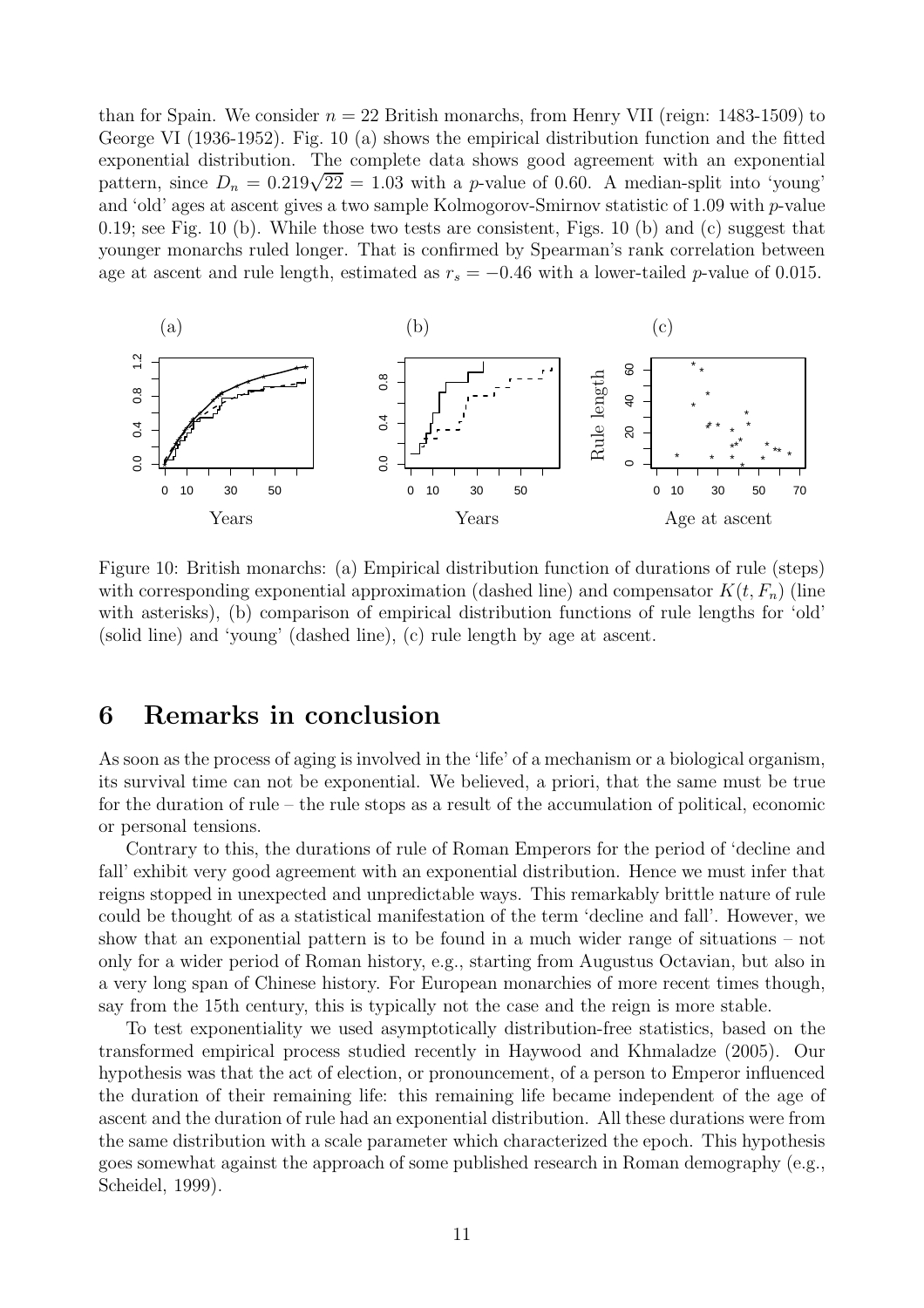Statistically, the problem was one of testing against local alternatives – the natural alternative we had to consider was of a clearly 'local' character, but with no simple analytic representation. The goodness of fit test for exponentiality was complemented by some other well known techniques, which used the additional information of age at ascent to ruler.

# Appendix

# A Gibbon Chronology

```
B.C. A.D.
 27-14 Augustus
   14-37 Tiberius
   37-41 Gaius (Caligula)
   41-54 Claudius
   54-68 Nero
   68-69 Galba
      69 Otho
      69 Vitellius
   69-79 Vespasian
   79-81 Titus
   81-96 Domitian
   96-98 Nerva
  98-117 Trajan
  117-138 Hadrian
  138-161 Antoninus Pius
  161-180 Marcus Aurelius with Lucius Verus 161-169 and Commodus from 177
  180-192 Commodus
     193 Pertinax followed by Didius Julianus
  193-211 Septimius Severus with Caracalla from 198 and Geta from 209
 211-217 Antonius (Caracella) with Geta (211-212)
 217-218 Macrinus with Diadumenianus in 218
 218-222 Antonius (Elagabalus)
 222-235 Severus Alexander
 235-238 Maximinus Thrax
     238 Gordian I, Gordian II, Pupienus (Maximus) and Balbinus
 238-244 Gordian III
 244-249 Philip the Arab with his son Philip 247-249
 249-251 Decius
 251-253 Trebonianus Gallus and Volusianus
 253-260 Valerian with Gallienus
 260-268 Gallienus
 268-270 Claudius II Gothicus
 270-275 Aurelian
 275-276 Tacitus (and Florianus 276)
 276-282 Probus
 282-283 Carus
 283-284 Carinus and Numerian
 284-305 Diocletian }
 286-305 Maximian } Both abdicated in 305
```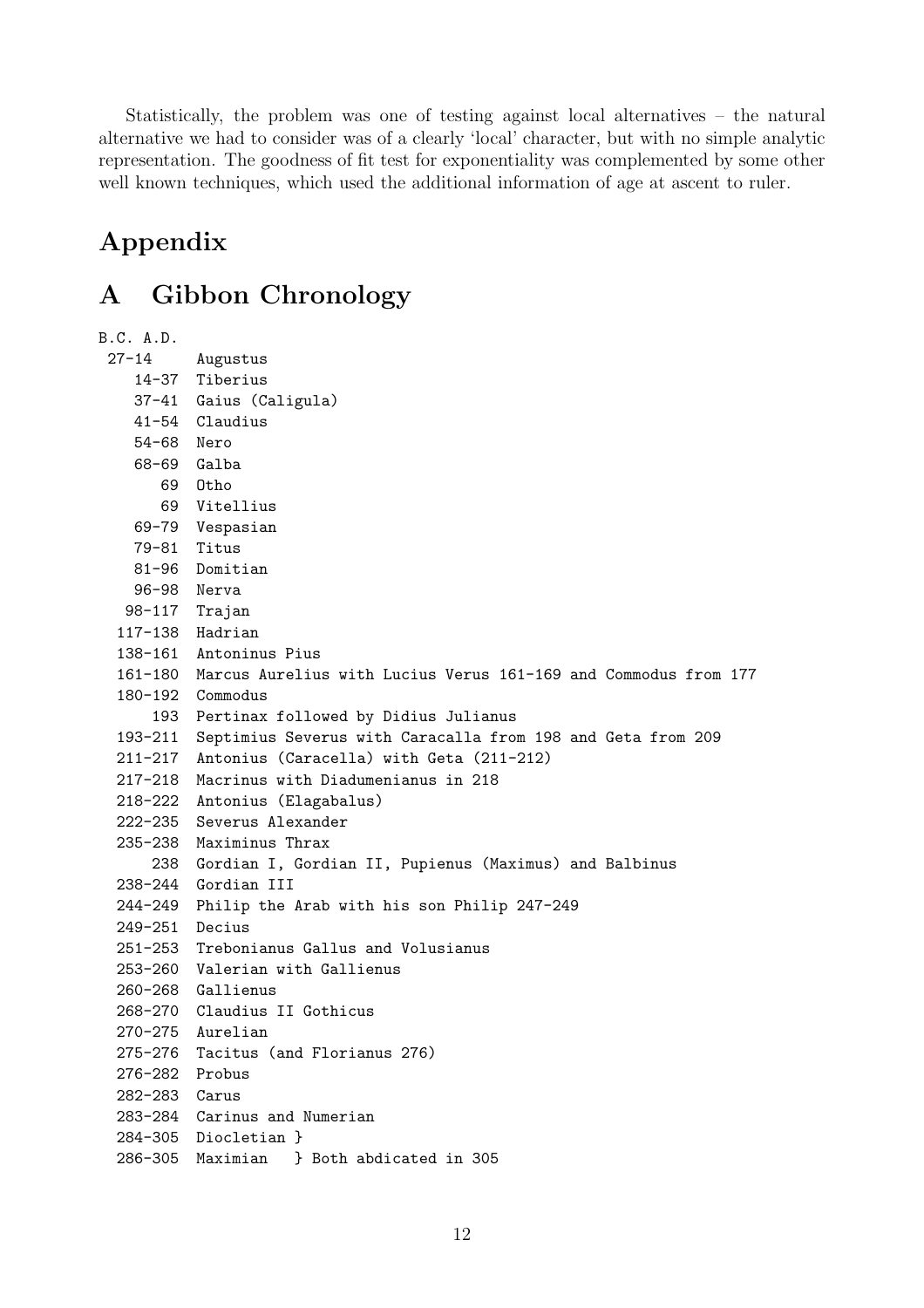|                | 305-311 Galerius, associated with him over various periods Constantius I |
|----------------|--------------------------------------------------------------------------|
|                | Chlorus, Severus II, Licinius, Constantine I, and Maximinus Daza. In     |
|                | 309 there were six Augusti                                               |
|                | 311-324 Constantine I and Licinius                                       |
|                | 324-337 Constantine I                                                    |
|                | 337-340 Constantine II, Constantius II and Constans                      |
|                | 340-350 Constantius II and Constans                                      |
|                | 350-361 Constantius II                                                   |
| 361-363 Julian |                                                                          |
| 363-364 Jovian |                                                                          |
|                | 364-375 Valentinian I and Valens with Gratian from 367                   |
|                | 375-378 Valens, Gratian and Valentinian II                               |
|                | 378-395 Theodosius I (the Great) reigned with Gratian and Valentinian II |
|                | from 378-383, with Valentinian II and Arcadius 383 to 392, and with      |
|                | Arcadius and Honorius 392 until his death in 395                         |

### B Kienast Chronology

Augustus (16. Jan. 27 v. Chr.-19. Aug. 14 n. Chr.) Tiberius (19. Aug. 14-16. Marz 37) Caligula (18. Marz 37-24. Jan. 41) Claudius (24. Jan. 41-13. Okt. 54) Nero (13. Okt. 54-9. Juni 68) Galba (8. Juni 68-15. Jan. 69) Otho (15. Jan.-16. April 69) Vitellius (2. Jan.-20 Dez. 69) Vespasian (1. Juli 69-23 Juni 79) Titus (24. Juni 79-13. Sept. 81) Domitian (14. Sept. 81-18. Sept. 96) Nerva (18. Sept. 96-27.[?] Jan. 98) Trajan (28. Jan. 98-7. Aug. 117) Hadrian (11. Aug. 117-10. Juli 138) Antoninus Pius (10. Juli 138-7. Marz 161) Mark Aurel (7. Marz 161-17. Marz 180) Commodus (17. Marz 180-31. Dez. 192) Pertinax (31. Dez. 192-28. Marz 193) Didius Iulianus (28. Marz-1. Juni 193) Septimius Severus (9. April 193-4. Febr. 211) Caracalla (4. Febr. 211-8. April 217) Macrinus (11. April 217-8. Juni 218) Elagabal (16. Mai 218-11. Marz 222) Severus Alexander (13. Marz 222-Febr./Marz 235) Maximinus Thrax (Febr./Marz 235-Mitte April [?] 238) Gordian I. (Jan [?] 238) Gordian II. (Jan [?] 238) Pupienius (Ende Jan./Anf. Febr. [?]-Anf. Mai [?] 238) Balbinus (Jan./Febr. [?]-Mai [?] 238) Gordian III. (Jan./Febr. [?] 238-Anf. 244) Philippus Arabs (Anf. 244-Sept./Okt. 249) Decius (Sept./Okt. 249-Juni 251) Trebonianus Gallus (Juni [?] 251-Aug. [?] 253)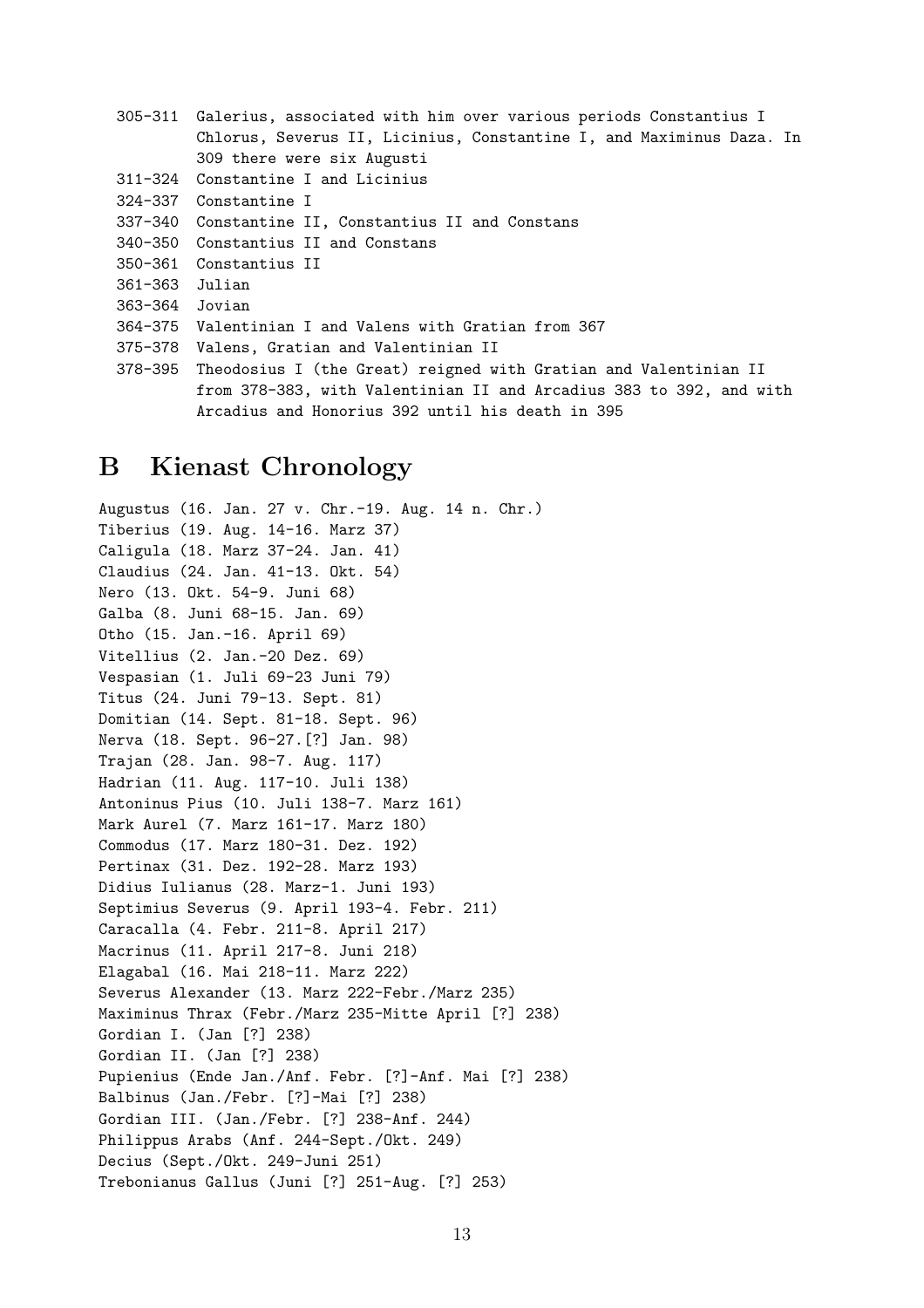Aemilius Aemilianus (Juli/Aug.-Sept./Okt. 253) Valerian (Juni/Aug. 253-Juni [?] 260) Gallienus (Sept./Okt. 253-ca. Sept. 268) Claudius II. Gothicus (Sept./Okt. 268-Sept. 270) Quintillus (September 270) Aurelian (Sept. 270-Sept./Okt. 275) Tacitus (Ende 275-Mitte 276) Florianus (Mitte-Herbst 276) Probus (Sommer 276-Herbst 282) Carus (Aug./Sept. 282-Juli/Aug. 283) Numerianus (Juli/Aug. [?] 283-Nov. 284) Carinus (Fruhjahr 283-Aug./Sept. 285) Diocletian (20. Nov. 284-1. Mai 305) Maximian (Okt./Dez. 285-ca. Juli 310) Constantius I. (1. Marz 293-15. Juli 306) Galerius (21 Mai [?] 293-Anf. MAi 311) Maximinus Daia (1. Mai 305-Spatsommer 313) Severus II. (1. Mai 305-Marz/April 307) Maxentius (28. Okt. 306-28. Okt. 312) Licinius (11. Nov 307-19 Sept. 324) Constantin I. (25. Juli 306-22. Mai 337) Constantin II. (9. Sept. 337-Anf. April 340) Constans (9. Sept. 337-18. Jan. 350) Constantius II. (9. Sept. 337-3. Nov. 361) Julian (ca. Febr. 360-26./27. Juni 363) Jovian (27. Juni 363-17. Febr. 364) Valentinian I. (25. Febr. 364-17. Nov. 375) Valens (28. Marz 364-9. Aug. 378) Gratian (24. Aug. 367-25. Aug. 383) Valentinian II. (22. Nov. 375-15. Mai 392) Theodosius I. (19. Jan. 379-17. Jan. 395)

# C Parkin Chronology

Augustus 23 Sept. 63 BC 16 Jan. 27 BC, aged 35 19 Aug. AD 14, aged 75 yrs Tiberius 16 Nov. 42 BC 19 Aug. AD 14, aged 54 16 (26 Dio?) March 37, aged 77 Caius 31 August AD 12 18 (26 Dio?) March 37, aged 24 24 (22?) Jan. 41, aged 28 Claudius 1 August 10 BC 24 Jan. AD 41, aged 49 13 Oct. 54, aged 63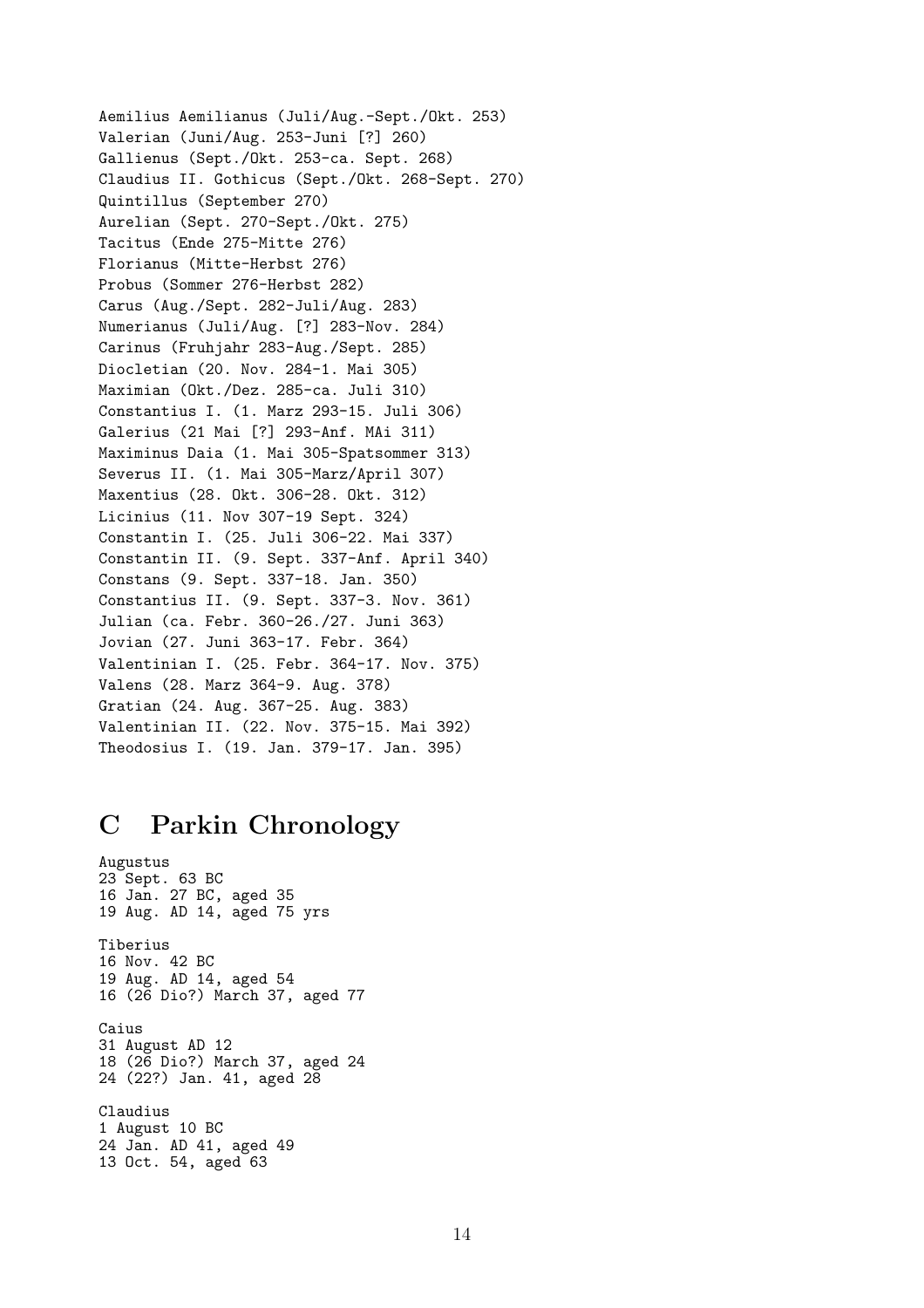Nero 15 Dec. 37 13 Oct. 54, aged 16 9 June 68, aged 30 Galba 24 Dec 3 BC (probably, rather than 5 BC) 8 June 68, age 69 15 Jan 69, age 70 Otho 28 April 32 15 Jan 69, aged 36 16 April 69, aged 36 (few weeks short of 37) Vitellius 7th or 24th of Sept. AD 12 or 15 (7/9/12 better) 2 Jan 69, aged 53 or 56 20/21 Dec 69, aged 54 or 57 Vespasian 9th or 14th or 17th Nov. AD 9 1 July 69, aged 59 23 June 79, aged 69 [some would say 24th June] Titus 30 Dec 39 24 June 79, aged 39 13 Sept. 81, aged 41 Domitian 24 Oct 51 14 Sept 81, aged 29 18 Sept 96, aged 44 Nerva 8 Nov. 30 (or 35 ?) 18 Sept 96, aged 60 or 65 27/28 Jan. 98, aged 62 or 67 Trajan 18 Sept. 53 (56?) 28 Jan 98, aged 44 (41?) 7/8 (11?) Aug. 117, aged 63 (60?) Hadrian 24 Jan 76 11 Aug 117, aged 41 10 July 138, aged 62 Antoninus Pius 19 Sept 86 10 July 138, aged 51 7 March 161, aged 74 years 5 months 18 days Marcus Aurelius 26 April 121 7 March 161, aged 39 17 March 180, aged 58 years, 11 months Lucius Verus 15 Dec 130 7 March 161, aged 30 Jan or Feb 169, aged 38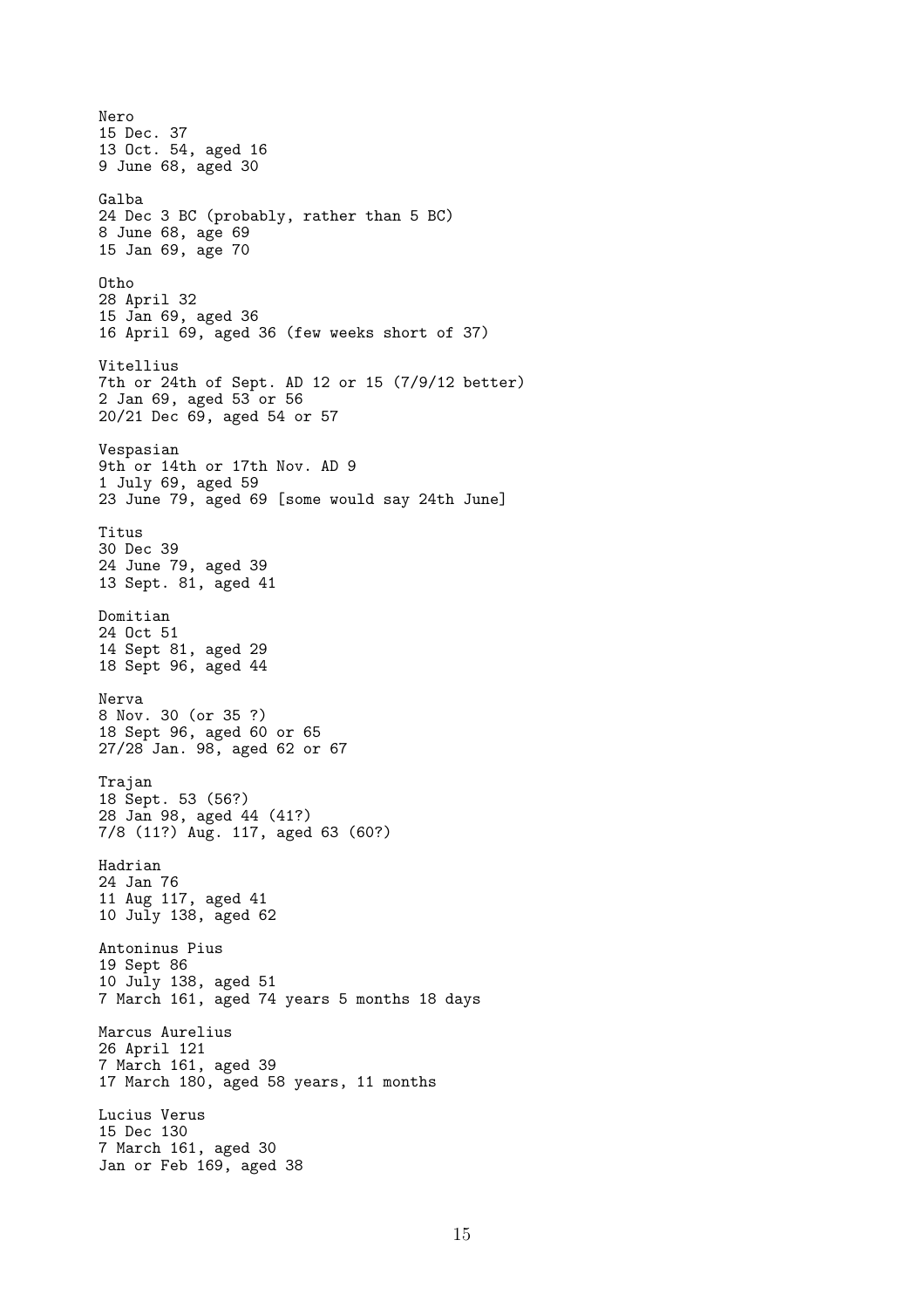Commodus 31 Aug 161 late 176 / early 177, aged 15. OR 17 March 180 (death of Aurelius), aged 18 31 Dec. 192, aged 31 Pertinax 1 August 126 31 Dec 192, aged 66 28 March 193, aged 66 Didius Iulianus 30 Jan 133 28 March 193, aged 60 1 June 193, aged 60 Septimius Severus 11 April 145 or 146 9 April 193, aged 46 or 47 (2 days short of birthday) 4 Feb 211 aged 64 or 65 Clodius Albinus 25 November 147 April 193, aged 45? 19 Feb 197, aged 49? C. Pescennius Niger (Iustus) AD 135-140 ? April 193, aged 53-58? April 194, aged 54-59? Caracalla 4 April 188 (186 ?) 28 Jan or 8/9 April 198, aged 9/10 (11/12 ?) OR 4 Feb 211, aged 22 (24 ?) 8 April 217, aged 29 (31 ?) Geta 7 March 189 Sept or Oct 209 or 210, aged 20/21 Dec 211, aged 22 Macrinus 164 or 166 11 April 217, aged 52/53 or 50/51 8 June 218, aged 53/54 or 51/52 Diadumenianus 14 Sept 208 May 218, aged 9 June 218, aged 9 Elagabalus (Heliogabalus) ca. 203/4 16 May 218, aged 13-15 (?) 11 March 222, aged 17-19 (?) Severus Alexander 1 Oct 208 or 209 13 March 222, aged 12/13 Feb or March 235, aged 25/26 Maximinus Thrax 172/3 Feb or (mid-?)March 235, aged 61-63 April (early June?) 238, aged 64-66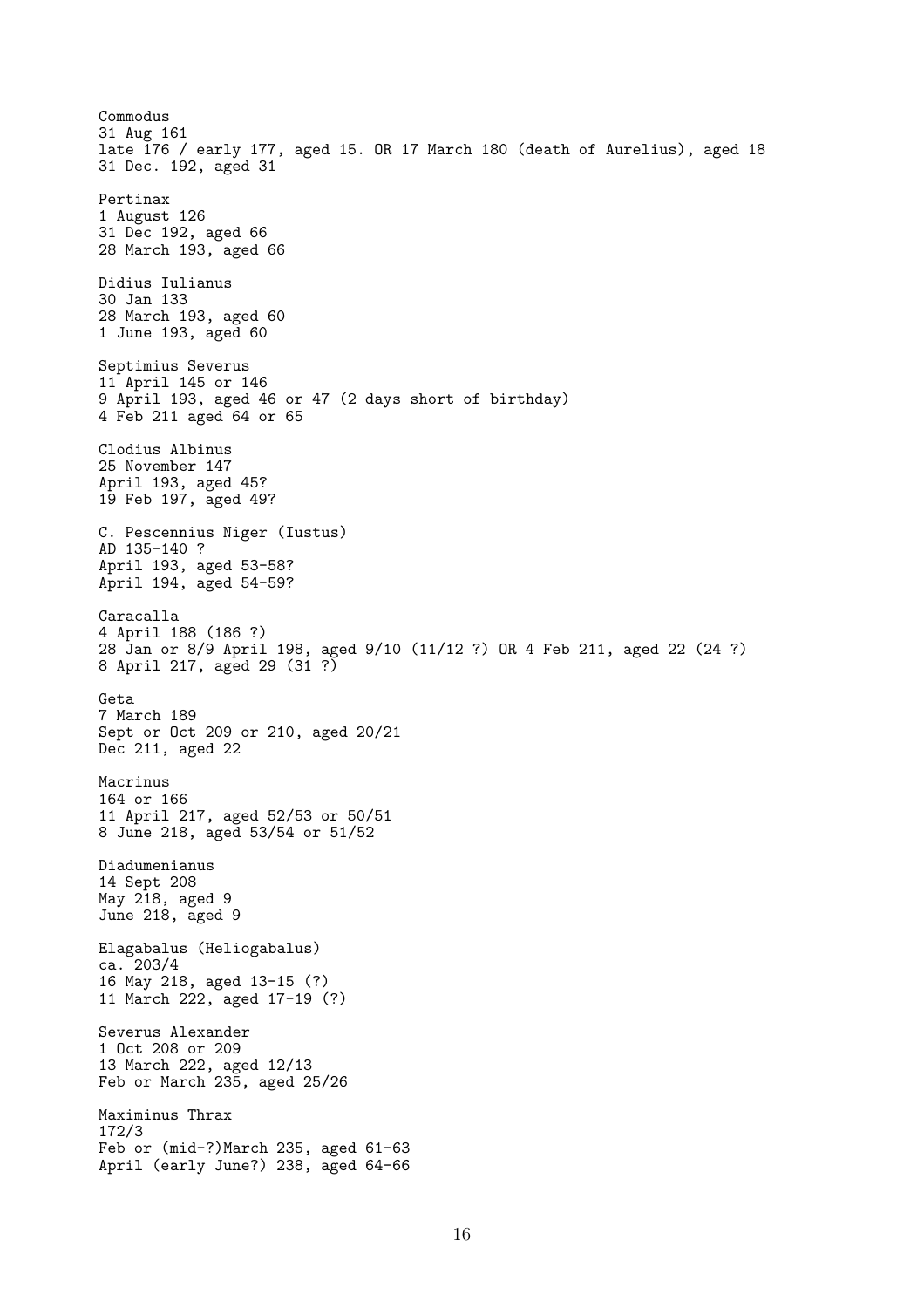Gordian I 158/9 (a little later) ? (ca. 178 ?) Jan (mid/late March?) 238 ?, aged 78-80? 20 Jan (late April?) 238?, aged 78-80? Gordian II ca. 192 Jan (mid/late March?) 238, aged ca. 45 20 Jan (late April?) 238, aged ca. 45/46 ? Balbinus ? (Kienast p.193: 'unbekannt und nicht zu ermitteln') Jan or Feb (late April?) 238 May (early August?) 238 Pupienus ca, 164 ? Jan or Feb (late April?) 238, aged 74 (?) May (early August?) 238, aged 74 (?) Gordian III 20 Jan 225 or 226 238, aged 11-13 years early 244, aged 18/19 Philippus 204 ?? early 244, aged 39/40 ?? Sept or Oct 249, aged 44/45 ?? Decius 190 or 200 ? ? Sept or Oct 249, aged 48/49 or 58/59 ? June 251, aged 50/51 or 60/61 ? Trebonianus Gallus 206? June 251 ?, aged 44/45? Aug 253 ?, aged 46/47? Volusianus (son of Trebonianus Gallus) ca. 230 August ? 251, aged 20/21 August ? 253, aged 22/23 Aemilianus ca. 207 or 214 ? July or Aug 253, aged 39/39 or 45/46 ? Sept or Oct 253, aged 38/39 or 45/46 ? Valerian ca. 193 or 200 ? ca, July 253, aged 53/60 ? taken prisoner ca. June 260, aged 60/67 ? after 262, aged 62+/69+ ? Gallienus ca. 213 or 218 Sept or Oct 253, aged 39/40 or 34/35 22 March, or in Sept., 268, aged 54/55 or 49/50 Claudius II Gothicus 10 May 214 ? Sept or Oct 268, aged 54? Sept 270, aged 56?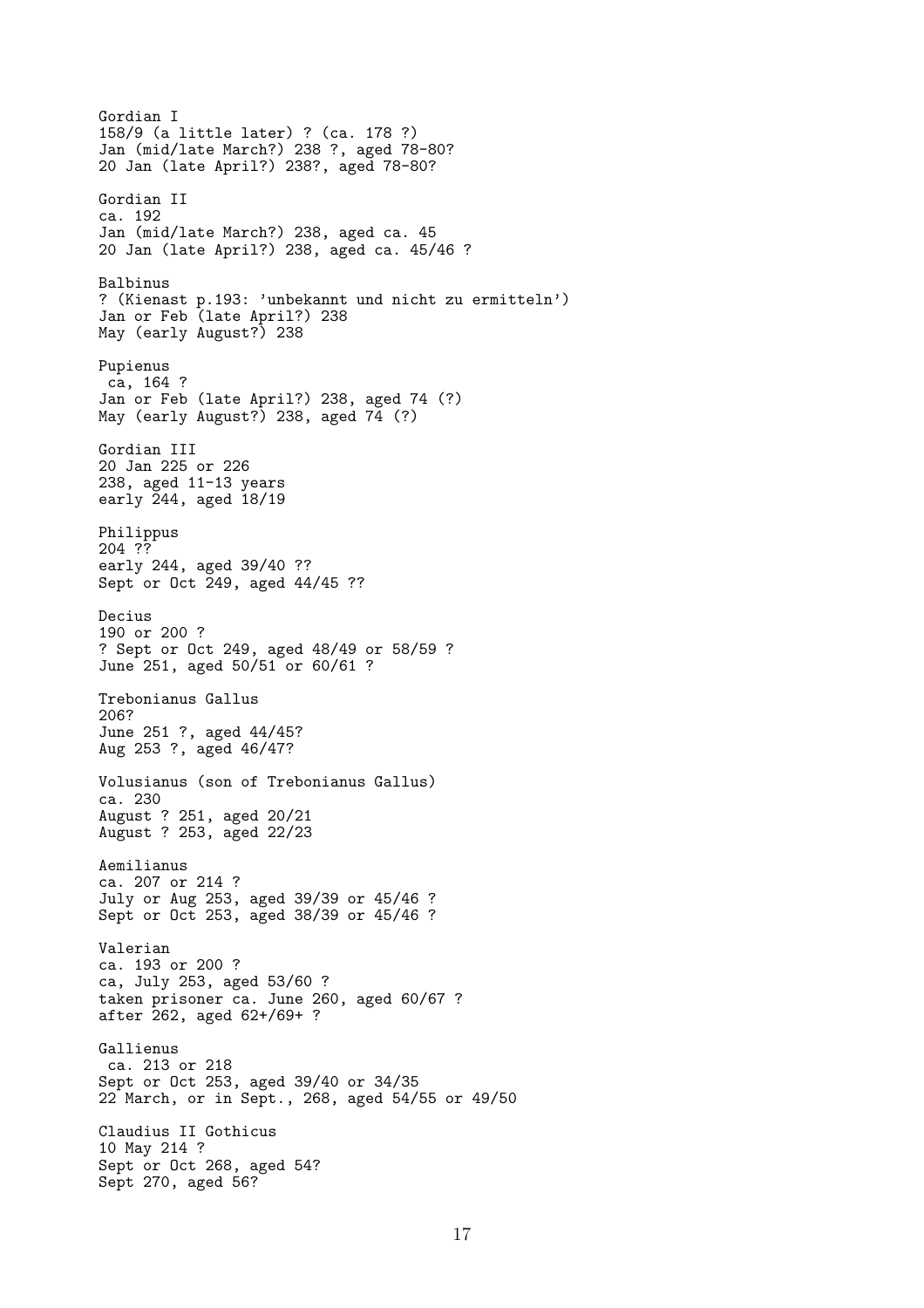Quintillus (brother of Claudius II) ? Sept 270 Sept 270 Aurelian 9 Sept 214 ? Sept 270, aged 56? Sept or Oct 275, aged 61? Tacitus ca. Sept 200 ? late Sept 275, aged 74/75? mid 276, aged 75/76 Florianus (brother of Tacitus) ? mid 276 autumn 276 Probus 19 Sept 232 summer/autumn 276, aged 43/44 autumn 282, aged 49/50 Carus ca. 224 ? Aug or Sept 282, aged 58? July or Aug 283. aged 59? Carinus (older [?] son of Carus) ca. 250 early 283, aged 32/33? Aug or Sept 285, aged 34/35? Numerianus (younger [?] son of Carus) ca. 253 July or Aug 283, aged 29/30? Nov 284, aged 30/31? Diocletian 22 Dec., 236/7 or 244 or 245 or 247/8 ?? (or even as early as ca. 225 ?!) 17 or 20 Nov 284, aged 35-47 (if 245, then aged 38) abdicated 1 May 305, aged 56-68 (if 245, then aged 59) 3 Dec 311 or 312 or 313 or 315 or 316, aged 63-79 (if 245, then aged 67 in 313) Maximian 21 July (nicht 22 Dec, says Kleinast) 249/250 Oct or Dec 285, or 1 April 286, aged 35/36 abdicated 1 May 305, aged 54/555 back again late 306, aged 56/57 ca. July 310, aged 60/61 Constantius I 31 March ca. 250 1 March 293, or 1 May 305, aged ca. 43/55 25 July 306, aged ca. 56 Galerius 250s 21 May 293 or 1 May 305, aged 33-43 or 45-55 ? May 311, aged 51-61 ?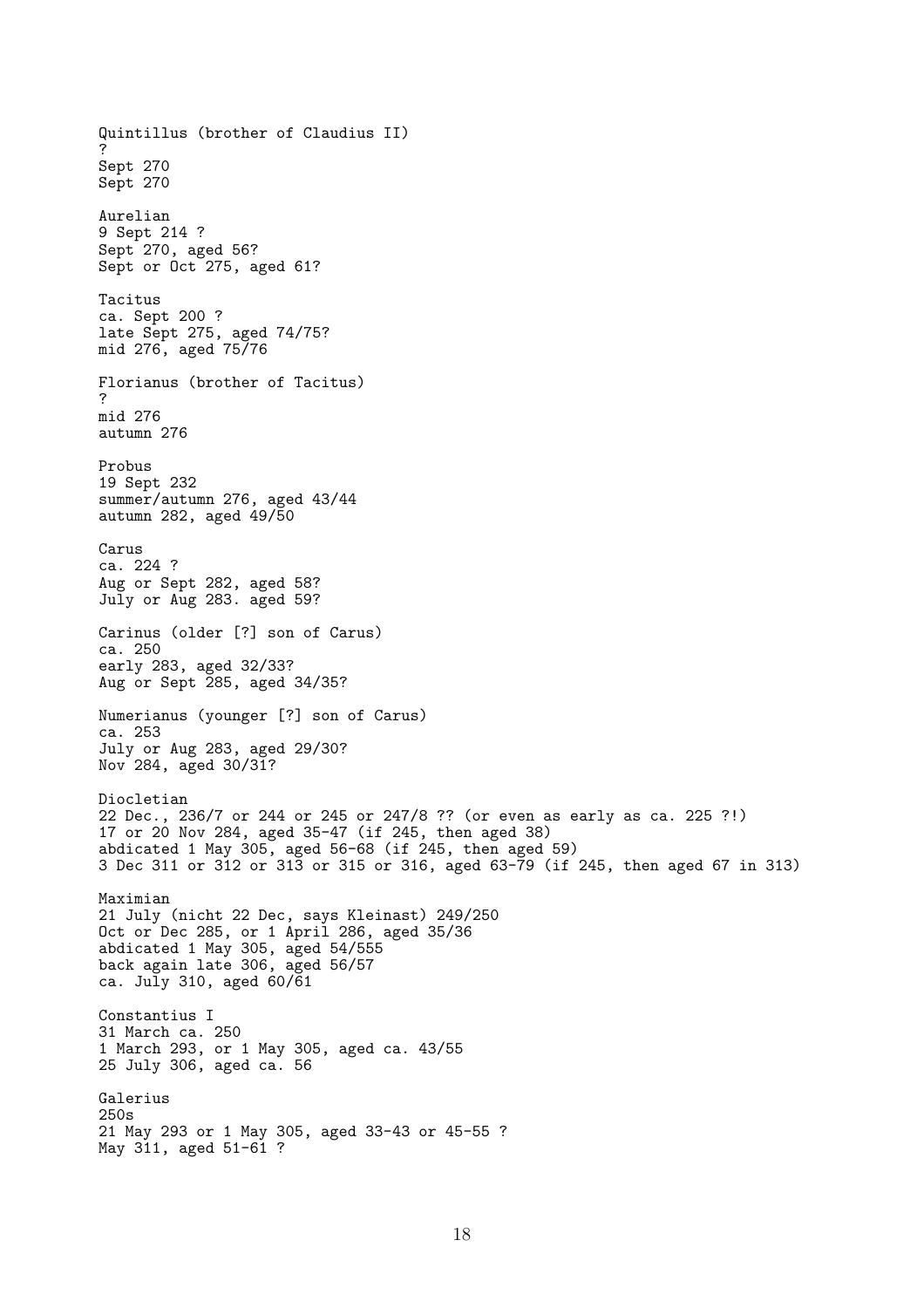Severus II ? 1 May 305 or 306 March or April 307 Maxentius ca. 275-287 28 Oct 306, aged 18-31 28 Oct 312, aged 24-37 Constantine 27 Feb 272 or 273 (ca. 280, Nixon) 25 July 306, aged 33/34 22 May 337, aged 64/65 Licinius ca. 265 11 Nov 308, aged ca. 43 resigned 19 Sept 324, aged ca. 59 spring 325, aged ca. 60 Maximinus Daia 20 Nov ca. 270 or 285 1 May 305 or 308 or 309 or 310, aged 19/34 or 22/37 or 23/38 or 24/39 mid 313, aged 27/42 Constantine II 7 August 316 OR Feb 217 ? 9 Sept 337, aged 20/21 early April 340, aged 23 Constans I 320 OR 323 ? 9 Sept 337, aged 14 or 17 ca. 18 Jan 350, aged 27 or 30 Constantius II 7 Aug 317 9 Sept 337, aged 20 3 Nov 362, aged 44 Julian May or June, ca. 331 or 332 ca. Feb 360, aged 29? 26 or 27 June 363, aged 32? Jovian 331 27 June 363, aged 32 17 Feb 364, aged 33 Valentinian I 321 25 Feb 364, aged 42/43 17 Nov 375, aged 54 Valens ca. 328 28 March 364, aged 35? 9 Aug 378, aged 49? Gratian 18 April 359 24 Aug 367, aged 8 25 Aug 383, aged 24